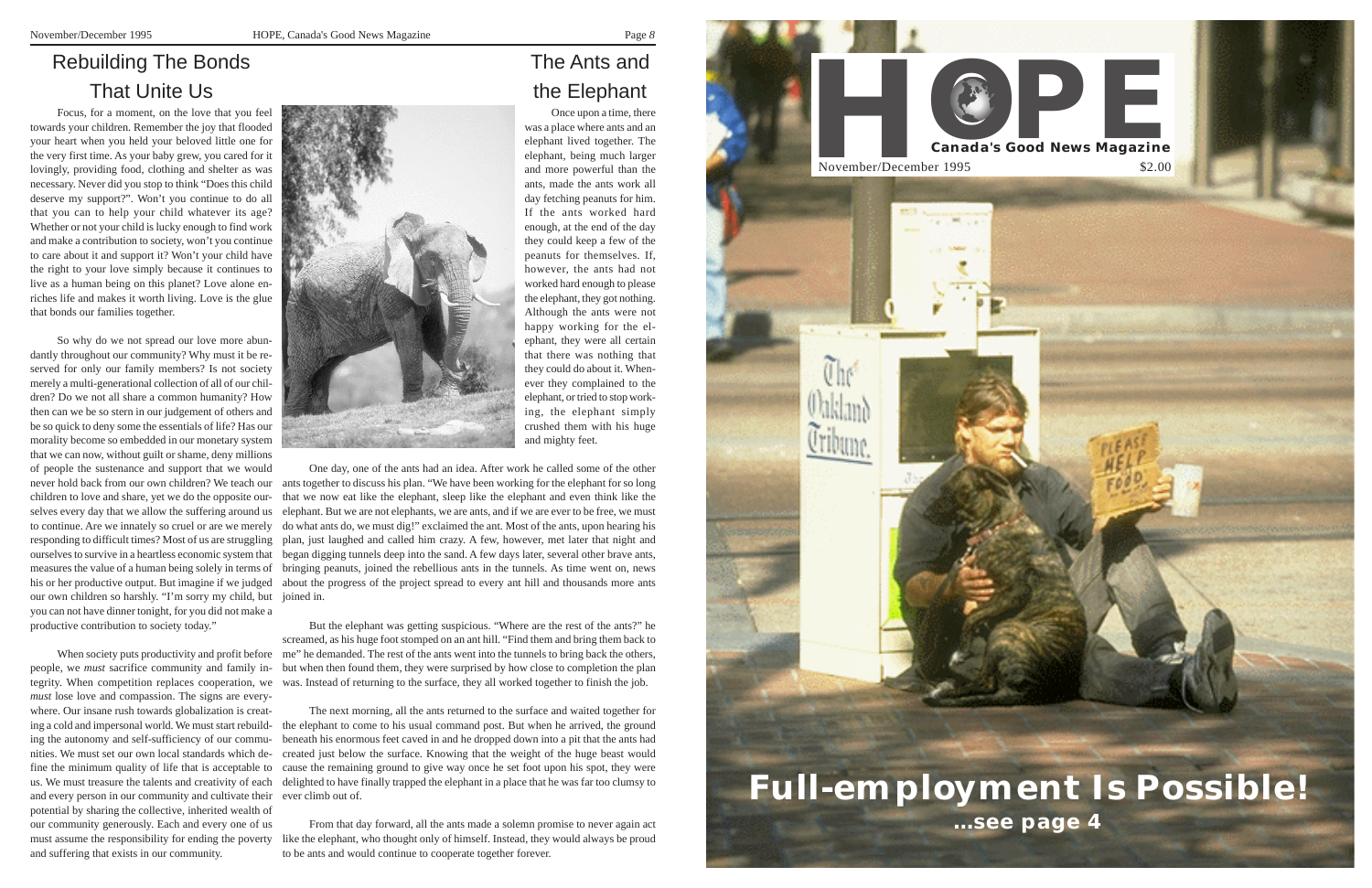## Why Is There Hope?

First the good news, then the bad news, and then some more good news. The good news is that the economy is still fixable. The real solutions to our problems are actually quite simple. Many knowledgeable economists have tried-and-true alternatives that will get us out of the fiscal mess we are in. The bad news is that the government really isn't interested in fixing things. In fact, our leaders are bent on destroying the power of the government and maybe even the country. The economic policies they are implementing will actually make things worse. The other good news, however, is that once enough Canadians realize what is going on, we will be able to stop them democratically and begin implementing the real solutions that will save us.

HOPE magazine was created specifically to increase the public's awareness and understanding of the real issues and solutions guide its readers, through the doom and gloom and political double-talk, to a fresh vision of a sane society which values the potential, and rewards the contributions, of all Canadians equally. HOPE will debunk the myths that the mainstream media and the government spin doctors have a vested interest in perpetuating and will highlight the research and recommendations of hundreds of individuals and organizations that are working tirelessly, in spite of of all to be met? the odds, to make Canada a better place to live. The real solutions to our problems would result in a strong vibrant economy with full employment, no government debt, low taxes, a high standard of living, increased leisure time and a healthy sustainable environment. Such a world is possible, once enough of the public becomes aware of the way to get there.

Don Findlay, an independent researcher livplus postage. HOPE will soon be available on money is worthless! the Internet. Letters to the editor, opinion pieces and local news stories are welcome and should be addressed to:

HOPE Magazine 668 Hillview Road Kingston, ON K7M 5C6

# Where Does Money Come From?

amounts of cash and choose instead to pay for their purchases by writing cheques on their account. Bankers try to estimate how much cash will be demanded during a given period and keep only this amount of cash "on reserve" at the bank. At any given time, the amount of cash that is circulating in the system is only a small percentage of the total money supply (or credit supply) that the "monetary system" includes. Most of the capital in the monetary system consists of cheques and electronic debit and credits, obligations and commitments which are based solely on trust and good faith. The moment a new loan credit is entered into the computer of a financial institution, "new money" is created. Conversely, as the principal of a loan is paid back, that same money is destroyed.



Such a system is very convenient for bankers and governments because it reduces the amount of printed currency that is required

As kids, we learned from our parents that money doesn't grow produce those goods and services is lacking, rather, it occurs solely on trees, but they never told us where it does come from. Neither did because there is not enough interest-free money widely available to our teachers at school or at university. Was it because they didn't know themselves or was it because we never asked? Most people assume that the government prints all the money that is needed to run the collect the money owed to them have "written off" their loans (which economy. Nothing could be farther from the truth. The truth is that the government is now creating only about 2% of all the new money in Canada. The other 98% is being created, as loans, by privately owned financial institutions. When a person borrows money from a bank or trust company, that institution is prohibsustain the monetary system. Once the assets of all of the defaulting debtors have been liquidated, and any creditors who are unable to reduces the debt money in the system to a more reasonable level), the economy can then begin to grow again. Usually a recovery occurs because low interest rates (a result of the recession) encourage consumers to begin borrowing again. This starts the money supply growing (by introducing new debt money into the system) and the boom/ bust cycle begins anew.

ited, by law, from lending out the savings of its depositors. Instead, it simply issues an electronic credit to your account that equals the amount that you have agreed to borrow. You may then withdraw that amount simple usury. Both are incredibly cruel, in human terms, and should in cash if you wish, but most people feel uncomfortable carrying large be illegal. Under the British North America Act (the B.N.A.), the fed-High interest rates are an economy killer. Compound interest is

to our country's problems. Using the every-the idle could use the empty factories, goods could be produced to satisfy their unmet needs. day language of average people, HOPE will A person requiring medical treatment can not get into a hospital because all of its beds are full, While millions of people who are eager to work are idle, vacant factories sit empty. If yet other hospitals are closing forever, despite the unmet need for beds.

> to operate the economy. Printed money wears out and must be re-portant because they affect how much debt money the private banks placed, a cost to the government, and printed money must be counted and handled as it moves from place to place, a cost for both financial standing loans can be high compared to the value of all customer deinstitutions and the government. Electronic debit and credits, on the posits, when reserves are high the reverse is true. Today most banks other hand, never wear out and the manual counting of currency is have only about  $90¢$  in cash and BoC deposits for every \$100 of cusavoided. The problem with creating money this way, however, is that tomer deposits. If you compare the damage caused by the collapse of only the principal amount of the loans are ever created. The interest the financial system in 1929 (when the banks' deposit:reserve ratio that is charged on the loans is never created. Therefore, consumers was 5:1) to falling from the window of a five-storey building, the can only repay the interest that becomes due on their loans by either damage that would be caused today by a similar bank failure would be reducing the amount that they spend on other goods and services or like falling from a 110-storey skyscraper. There would be no survivors. by borrowing more money. can create in new loans. When reserves are low, the value of all out-

HOPE is published six times a year by that need until it was met. As that need was fulfilled, labour would again shift to other areas ing in Kingston. Single issues cost \$2.00 plus of labour and natural resources that determines the true wealth of a nation, not the amount of tax. Annual subscriptions are \$10.00 plus tax money that it creates. Money is merely a symbol. Without labour and natural resources, all Technology has given us an almost limitless productive capacity. In a truly free market economy, production would continually adapt to satisfy the unmet needs of society. If there was a need for more hospitals, for example, then more labour would be devoted to fulfilling (in order of their importance to society) where unmet needs were present. It is the availability

> Since businesses and governments pass on all of their interest dying from debt cancer. The government must reassert its right to use costs to the consumer/taxpayer, eventually society's collective bor-the Bank of Canada to create more interest-free money. It can do so rowing costs absorb so much of consumers' available income that the without causing inflation if, at the same time, it reinstates strict redemand for (or the ability to finance) new goods and services stalls serve requirements for all private financial institutions to control the and the economy begins to collapse. A recession occurs not because money supply. Doing so, will also enable the government to eliminate the need for goods and services disappears, or because the ability to its operating deficit immediately. The public needs to be aroused. The current monetary system is

eral government alone had the right to create money. In 1913, however, the government began sharing its right with privately-owned, financial institutions and, in 1935, the Bank of Canada (the government's own bank) was established. At first, the amount of new money that the private banks were allowed to lend into circulation was tightly controlled by the government through the use of mandatory reserve requirements (an amount of cash-onhand, plus collateral deposits at the Bank of Canada, that is dependent upon the value of a financial institution's total customers' deposits). In addition, the interest rates that the private banks could charge were kept quite low (below 4%). In 1967, however, the government raised the legal maximum on interest rates from 6% to 60% and, in 1994, mandatory reserve requirements were abolished altogether giving individual financial institutions the power to decide what reserve amount was appropriate. Reserve requirements are im-

In both these cases, we are told that it is a shortage of money that is at the root of the problem. Yet wasn't money created simply to facilitate production in order to service unmet needs? How then could there be a lack of money in the presence of both unmet needs and idle productive capacity? If those presently idle used the excess capacity to produce goods, it would increase the wealth of the nation. Having a greater wealth, the nation would then also need to create additional money to represent that wealth. Why then do we not simply create the money in front of the increased production to enable everyone to work, allowing the needs

If it is really that easy, then why is it not done, you might ask. The answer is simple. A planned scarcity of goods causes those with money to spend to be willing to pay more to acquire those goods than it costs to produce them. This system is very profitable for those who control the production and their profit taking, in turn, makes money even scarcer.

Why then do we waste such an enormous amount of both human labour and natural resources by competing for money? We would all be much better off if we simply cooperated to use the available human and natural resources of our planet to the best of our ability. We could then concentrate on developing the most efficient ways to produce high quality, durable goods using environmentally sustainable processes. Rather than exhausting our ecological capital with "disposable" consumption, aggressive competition, excessive packaging and other marketing litter, we could sell our products based on how long they would last or on how little

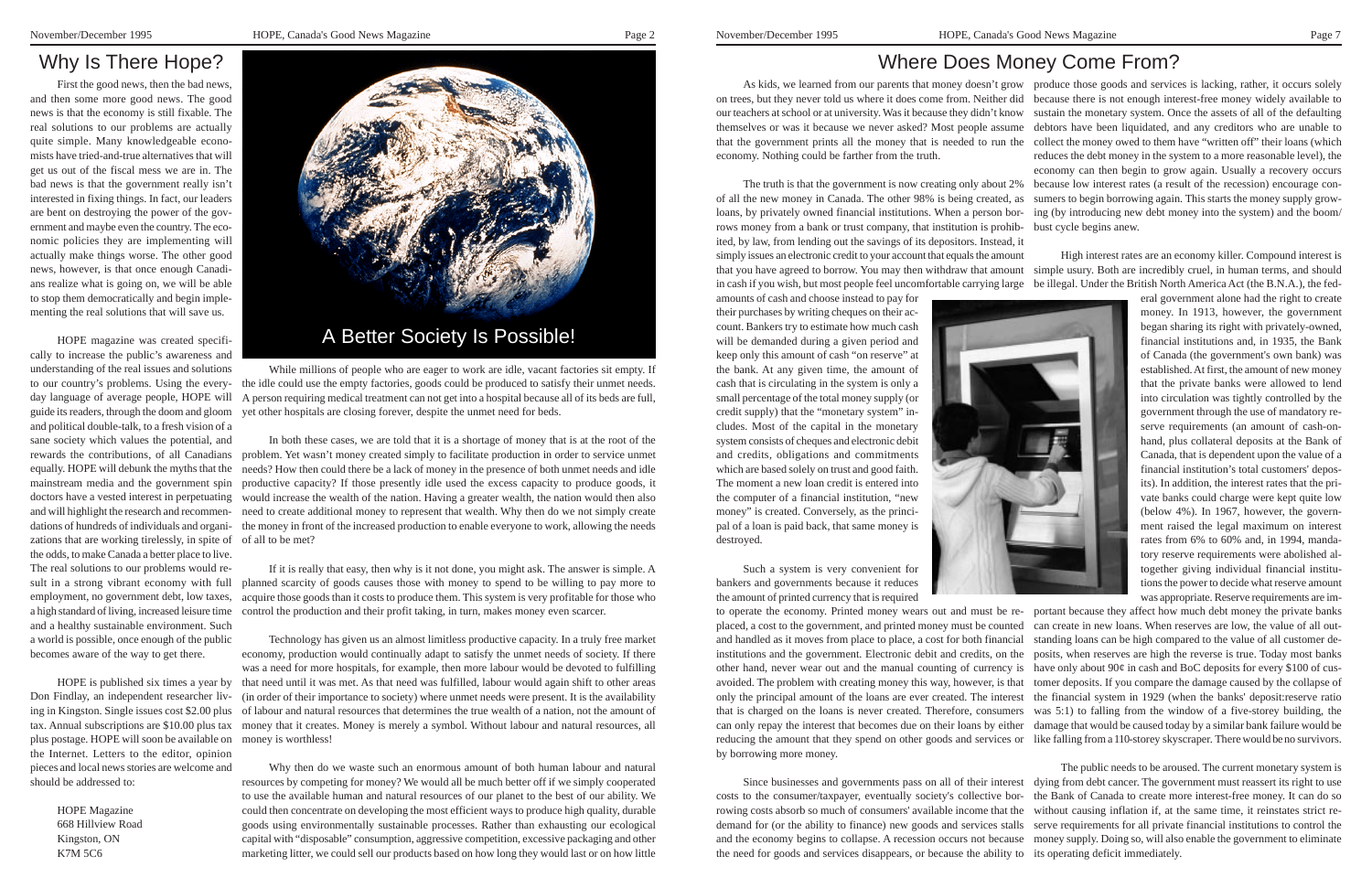# A Better Society Is Possible!

energy and resources were used up during their production or in their disposal.

In fact, it may be possible to do away with money altogether. Replacing it, would be people's willingness to commit their labour to a particular task or occupation in order to eliminate unmet needs. If everything was free and a shortage of houses occurred, for example, then all those who knew how, or were willing to learn, to build houses would be called upon to do so until all such needs were again met. The same would hold true in any occupational category. Training would be hands-on and free, and every citizen could choose to learn a variety of occupations.

In such a society, every human being would be entitled to receive the essentials of life (food, housing, medical care, education, etc.) regardless of the level of their contributions. If an individual chose to work a standard work unit ( ie. the total person hours required to run society divided by the total number of available workers …this would probably turn out to be about 4 hours a day) he or she would be entitled to "use/own" all the basic commodities that an average, middle-class worker today would enjoy (a car, television, computer, appliances etc.). If an individual wanted a higher living standard or was just exceptionally motivated to contribute to society then he or she could earn additional entitlements by working one or two more standard work units per day. At this level, a person would be able to "own/use" a luxury house or cottage, a top-of-the-line sailboat or yacht, a high-performance automobile, etc. Each year's entitlements would be determined by the previous year's contributions. Retired persons' entitlements would be determined by averaging their lifetime contributions.

Demand and the ability to produce would be held in perfect balance. If the capacity to produce exceeded the demand for a certain product (or service) then who had the right to continue producing that product would be determined by how efficient, in terms of the environmental impact, amount of resources consumed, product durability, etc., each producer was. In this way, society could strive to minimize its impact on nature and conservation and reconstruction of the environment would be highly valued. By cooperating in production and sharing the usage of many resource intensive commodities, such as cars, boats, machinery, etc., a higher standard of living for all would be possible with much less environmental degradation. In addition, the elimination of poverty and unemployment would reduce crime and insecurity and make life far more enjoyable for everyone.

In such a society, the use of cars in cities could be eliminated and a truly convenient, comfortable and ecologically friendly rapid transit system could be implemented. With cars off the road, the time that it would take to travel by transit would diminish, as would the wait between rides. Delivery vehicles would still be permitted and bicycle paths and walking trails would flourish. When you needed a car to go to another city, you would simply go to a car depot and take a car to use for your trip. At the other end you would leave the car at another depot for someone else to use. Why would anyone want to own their own vehicle if public transit was efficient and free, the delivery of all goods was free, and you could get a car anytime you needed to leave the city for free? The same would apply to housing. If you moved to a new city and needed a house or apartment, you would simply contact a real estate agent who would show you the vacant homes that were available. When you found one that you liked, you would just move in and it would be yours to use for as long as you needed it. No purchase, no rent, no fees. The home you vacated would then be available to someone else to use. Upkeep would be the responsibility of everyone, but if you weren't able to do the maintenance yourself, qualified people would be willing to help you, for free.

A better society is easily possible. The only thing that is holding us back is the pessimism that our current way of living creates. If we all dared to imagine a better way, we could achieve one. Without a vision, however, we will remain under the spell of the ruling elite, imprisoned by the impossibilities of their money system.



Oh how like oxen we have become, laboring all day for our masters.

Carrying the burden of taxation, profit and interest, we struggle on, exhausted.

As the road beneath our feet begins to crumble, the whip is cracked and we must work harder.

others reach for their dreams, people earn the right to ask others to must do well in competitions, be they academic, sporting or social in help them reach for their own. The V.L.E. is like a labour-only barter nature. To get hired, or to advance, in the world of business, we must system except that it does not attempt to assign a value to anyone's outdo our competitors, be they other job applicants, fellow employees time. In not doing so, it avoids the debt, profit and taxes trap of the or rival firms. All through our lives, who we are is judged by what we do. time is of equal and infinifte value; and that by volunteering to help current economic system entirely.

> We cannot remember or envision any other life. Our domestication is complete.

Our aching spirit has been subdued by an illusion of freedom, which subtly transfers all guilt and responsibility for our unhappiness, squarely upon our shoulders.

If only we weren't such lazy and stupid beasts, we too could find a way to ride high on the wagon of life.

Although our feed bags contain less each year, we will not bray or stampede, for we have been doped with entertaining diversions,

and the slaughter of other cattle, to produce steak for our masters, has frightened us.

incurring a financial outlay. This can enable a new business to grow ties. Each problem has an infinite number of possible solutions. If our the volunteers, in addition to having acquired valuable training, may cut ourselves off from the much larger pool of possibilities that exists people to recognize this and provides a way to access labour without and build equity which can then be used, if enough of a market exists, to attract traditional financing sources. At that point, at least some of also become paid employees.

> Oh where is the stallion who will break the yoke of the monetary system that shackles us?

There is enough grass to feed us all, if only we could stop long enough to enjoy it!

# Why Aren't We Called Human Doings?

Why do we call ourselves human beings? So little of our time is ever spent just being. We're always busy doing something. Wouldn't it be more accurate if we called ourselves human doings.

are available or needed, and what other resources that they are willing deeper, collective wisdom has been accessed. The V.L.E. registers all members (free membership) into a computer database that is accessible to all members to browse. During the registration process, each member provides a brief description of themselves which profiles their interests, experiences, expectations and plans or desires for the future. Also, each member lists what type of volunteer labour that they are willing to provide or need, when they to share or are required (ie. a car, computer, tools and equipment, etc.). Members are encouraged to use the database to find and meet others their common objectives together. In addition, the V.L.E. records all completed volunteer labour agreements once both parties have con-

As children we learn from our parents that life is about doing …doing the laundry, doing the dishes, and doing the right thing. We are scolded when we sit around and do nothing and we become dis-The V.L.E. operates on two simple assumptions: that everyone's tressed when there is nothing to do. At school, we learn the importance of doing our homework and discover that, to be somebody, we



But is that all there really is? Isn't life also about observation, contemplation and appreciation? Has society forgotten the importance of a sense of wonder as a source of emotional and spiritual renewal? Only when we pause to reflect can we step outside of ourselves and appreciate life's bigger picture. Only by being aware of the energies of life all around us can we refocus our vision and reconnect our purpose with that of creation's. Otherwise we remain trapped in the futility of our own personal struggles and limitations and the glory of life slips away into the shadows of greed, vanity and corrosive self-interest. With such horizons, work becomes an attempt to escape from a meaningless reality, and entertainment becomes an addictive but mindless diversion.

Each moment in life contains an infinite number of possibilisearch for truth is constrained by focusing only on our own experiences or is limited by our own definitions of what is possible, then we in the collective ether that envelops us. All natural possibilities exist whether we are aware of them or not. We may not have yet developed the science to know that such possibilities exist but their existence in nature does not depend on us. Creativity and genius so often is little more than a uniquely developed ability to perceive a yet unknown natural possibility. Many times, at the moment new knowledge is discovered, it seems to be not so much learned as remembered. It is, in fact, that intuitive anchoring that creates the feeling of certainty that a

We must all stop doing, for a moment, draw a deep breath, and who share their interests and aspirations and to form teams to reach look around us. We must learn to experience life in its fullest present intensity. We must not be afraid to be silent in the presence of others, nor should we be fearful of being observed by them. We must learn to firmed that the agreement was completed to their mutual satisfaction. communicate with our entire being and we must be willing to merge our energies, recognizing that individually we are all such an infini-For more information about the Volunteer Labour Exchange, tesimal part of the one totality of energy that we all share. We can create a better world, but first we must learn how to be humans, being.

# Volunteer Labour Exchange Tests a Made-in-Kingston Employment Alternative

The Volunteer Labour Exchange (V.L.E.) is a local supplement to the traditional employment and monetary system. The purpose of the V.L.E. is to publicize cooperative "employment" opportunities and to record the volunteer labour transactions of its users.

The Volunteer Labour Exchange is a supplement to the existing exchange system, rather than an alternative to it. The V.L.E. extends the scope of the system by rewarding volunteer services that, although valuable, are not currently priced in the economy. By recording the volunteer contributions of its users, the V.L.E. helps people with similar interests and ambitions pool their resources to develop new "real business" opportunities. Often the largest cost when starting a new business is labour. To get the business off the ground, usually requires some staff and a great deal of public awareness building. With sufficient numbers of people this can be achieved relatively inexpensively, but without volunteers the cost of staffing and marketing and advertising can be enormous. The V.L.E. helps

contact Don Findlay at 384-9749.